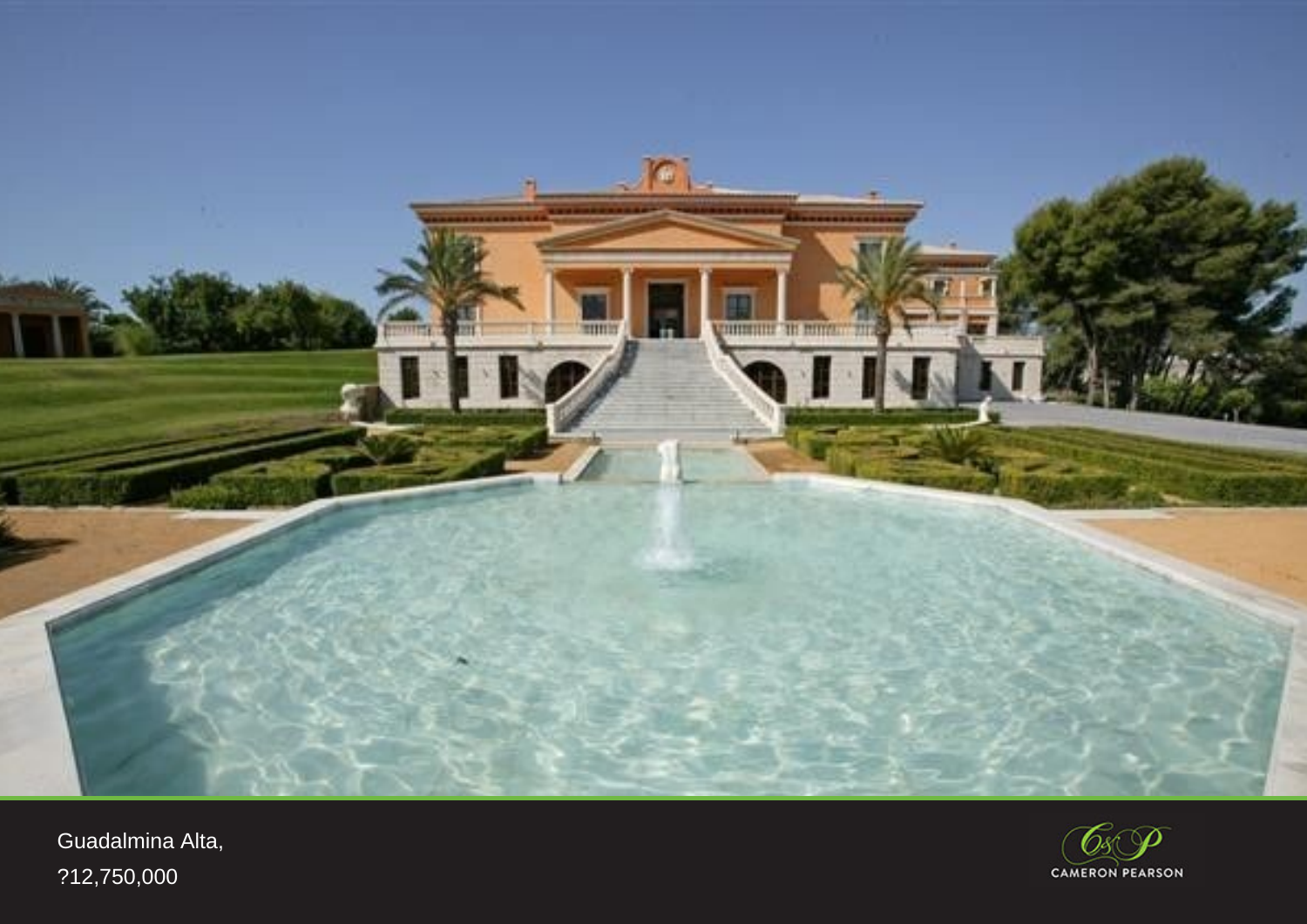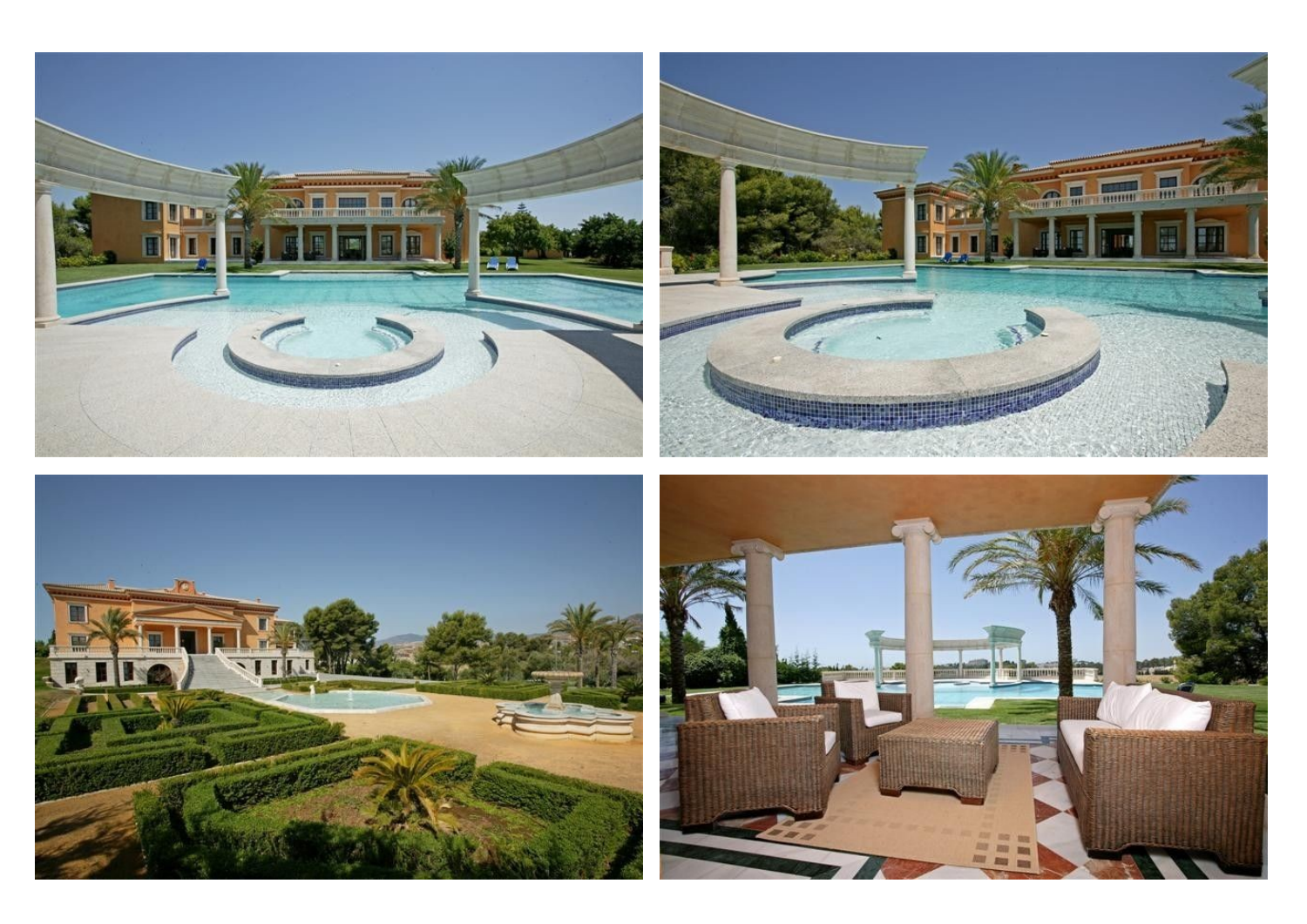

## ?12,750,000

## **6 Bedrooms** 7 Bathrooms

A unique and luxury property situated on a 20.000m2 plot close to the coast on Marbella's New 'Golden Mile'. This extraordinary villa, offering marvellous views of the sea and surrounding mountains is situated only about 5 minutes drive from the beach. This villa is over 2324m2 of living space including 6 bedroom and 7 bathrooms featuring Covered Terrace, Lift, Private Terrace, Satellite TV, Gym, Sauna, Games Room, Tennis Court, Guest House, Ensuite Bathroom, Wood Flooring, Marble Flooring, Jacuzzi, Double Glazing and Stables it also benefits from Air Conditioning, Hot A/C, Cold A/C, Fireplace, U/F Heating, Gated Complex, Entry Phone, Alarm System and Safe.

- Electric Lift
- $\bullet$  Modern  $\bullet$
- No Walk Ups
- $\bullet$  Patio
- Swimming Pool **Canadian Contract Contract Contract Contract Contract Contract Contract Contract Contract Contract Contract Contract Contract Contract Contract Contract Contract Contract Contract Contract Contract Contrac**
- 
- Modern No Main Road
	- **Off Street Parking**
- Patio Patio Refurbished
	-